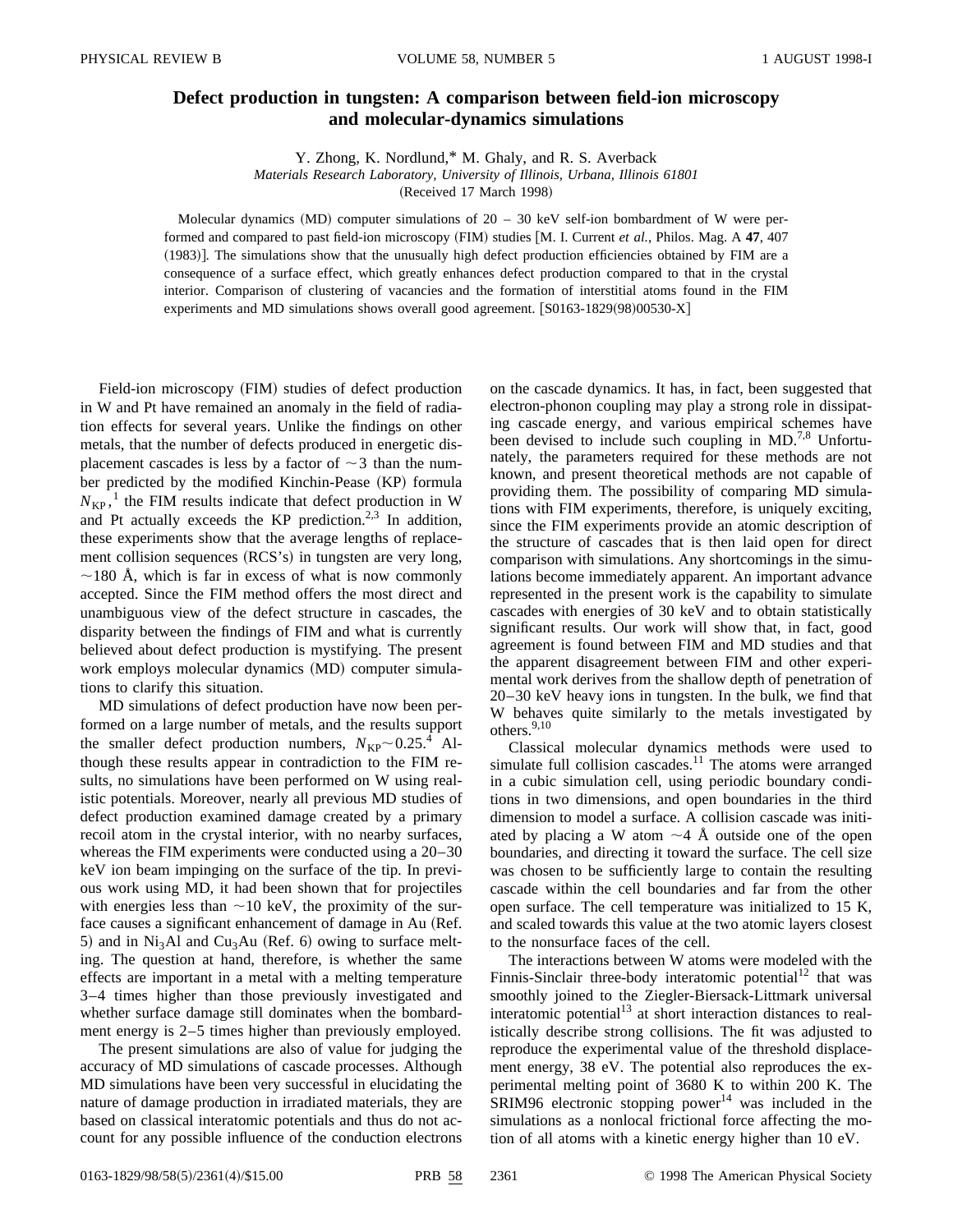TABLE I. Average defect production results in W obtained by simulation and experiment. ''S'' in the event type denotes surface and "B" bulk events.  $\theta$  denotes the incident angle in degrees off the normal of the surface.  $N_{vac}$  is the total number of vacancies,  $N_{vac,surf}$  is the number of vacancies produced close to the surface, and  $N_{int}$  is the number of interstitials. The statistical uncertainty of the simulations is about 25%, and of the 30 keV experiments, 10%  $(Ref. 2)$ . The 20 keV experiments consisted of only two events.

| Event type         | θ                 | $N_{vac}$ | $N_{vac,surf}$ | $N_{int}$ |
|--------------------|-------------------|-----------|----------------|-----------|
| $B$ 20 keV (sim.)  |                   | 16        |                | 16        |
| S 20 keV (sim.)    | $61^\circ$        | 123       | 65             | 2.3       |
| $S$ 20 keV (sim.)  | $22 - 50^{\circ}$ | 145       | 111            | 2.0       |
| 20 keV (expt.) $a$ | $61^\circ$        | 81        | 23             |           |
| S 30 keV (sim.)    | $70 - 80^{\circ}$ | 63        | 34             | 0.8       |
| $S$ 30 keV (sim.)  | $22^\circ$        | 136       | 28             | 6.7       |
| 30 keV (expt) $a$  | $70 - 85^\circ$   | 125       | 46             |           |
|                    |                   |           |                |           |

a Reference 2.

Quantities similar to those used in the FIM experiments were used to characterize the primary state of damage: the average numbers of vacancies, interstitials, sputtered atoms, and adatoms per cascade event; the size distribution of vacancy clusters, and the pair-correlation function of vacancies. Interstitials and vacancies were located using space-filling Wigner-Seitz cells, and vacancy clusters were recognized by finding a continuous network of vacancies connected by nearest-neighbor distances.<sup>15</sup> Atoms less than two lattice constants outside the initial surface of the simulation cell were interpreted to be adatoms, and atoms farther out were considered sputtered.

The primary finding of these simulations is that the number of vacancies produced by an external atom impinging on a surface with an energy of 20–30 keV is 4–8 times larger than the number produced by an interior lattice atom recoiling with the same energy. As illustrated in Table I, the average number of vacancies produced in a near surface cascade is  $\sim$  123 for 20 keV events, and 90 for 30 keV events, whereas it is only  $\sim$ 16 for bulk 20 keV events. This enhanced defect production at the surface results directly from local melting in the core of the cascade coupled with the convective flow of the liquid W onto the surface. The liquidlike structure and transport of atoms above the surface are seen in Fig. 1. When the melt resolidifies, many adatoms are trapped on the surface and vacancies are left below. It is interesting to note that even if all of the vacancies in the first two atomic planes are ignored, over 65 vacancies are produced in the 30 keV events, which is  $\sim$ 3 times the number produced in the bulk. (The bulk value for 30 keV cascades is obtained by scaling the number at 20 keV by the difference in damage energy,  $\sim$ 1.5.) The added defect production found in the FIM experiments can thus be attributed to the surface effect that was first observed in  $Au<sub>2</sub>$ <sup>5</sup> even though the melting temperature of W is nearly four times higher than that of Au.

Quantitative comparison of the FIM and MD results for vacancy production shows agreement to within  $\sim$  30%. This falls within the statistical uncertainty of 25% and 10% of the simulations and experiments, respectively. Some disagreement is not unexpected, however, since a wide range of im-

FIG. 1. Illustration of the development of a 30 keV surface cascade in W. The slice shows two layers of atoms through the center of the cascade. The liquid formed is close to the surface, and parts of it flow on the surface, producing adatoms and leaving a vacant region in the center of the cascade.

pact angles and surface planes are encountered in the FIM experiments, whereas only  $(100)$  surfaces and a few angles of incidence were examined in the simulations. Previous experience with cascade results in metals,<sup>15</sup> moreover, indicate that MD simulations have an inherent uncertainty of the order of 20% in calculations of defect numbers. Thus the agreement between the surface simulations and experiment can be considered reasonably good, and most importantly, clearly much better than the agreement between the bulk simulations and experiment.

The structure of the vacancies in the W cascades was examined in the FIM by forming various correlations functions. Shown in Fig. 2 are pair-correlation functions of vacancies in three specific experimental cascades obtained from Ref. 16. Superposed are correlation functions obtained by simulation. The latter were selected to provide good fits to the experimental ones. The good agreement thus illustrates that differences between the vacancy structures from one cascade to another are larger than the differences between the simulations and experiments. The pair-correlation functions from all events were also combined in the FIM study to form a normalized plot of the vacancy concentration as a

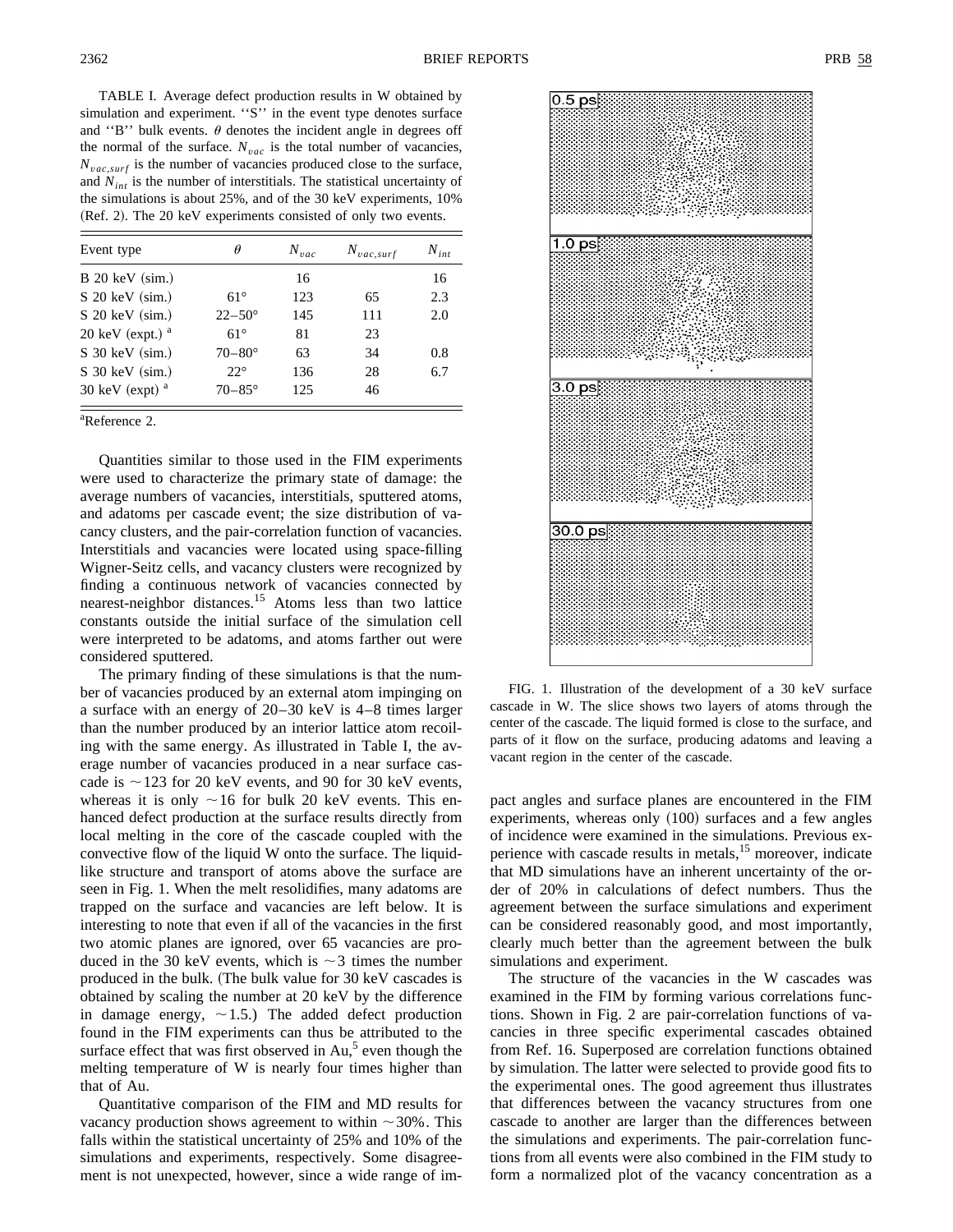

FIG. 2. Comparison of simulated and experimental radial distribution functions  $\langle N(i) \rangle$  of three individual 20 – 30 keV surface cascades in W. The definition of the quantity  $\langle N(i) \rangle$  and the experimental curves are given in Ref. 16.

function of neighboring site separation. This type of plot is shown in Fig. 3 for the experiments and the simulations. For a homogeneous vacancy distribution, the slope in this plot should be zero. For the bulk cascades obtained from the simulations, the slope is indeed very small. The slope obtained by experiment, on the other hand, is large, illustrating strong correlations for vacancy clustering. Noteworthy is that the slopes were nearly the same in the FIM study for bombardments with ions of different masses even though the absolute concentrations of vacancies were vastly different. This same slope is obtained in the simulations for vacancies produced in the surface cascades. These results provide additional evidence that many of the vacancies in the FIM experiment were indeed formed by the surface effect described above.

The number of interstitial atoms produced in cascades was not accurately obtained in the FIM study, but it was



FIG. 3. Comparison of experimental and simulated surface and bulk radial distribution functions  $\langle R(i)/Z(i) \rangle$  of three individual 20 – 30 keV surface cascades in W. The definition of the quantity  $\langle R(i)/Z(i) \rangle$  and the experimental curves are given in Ref. 2.

clear that their number was far less than that of the vacancies. For example, in experiments where the specimen was warmed following ion bombardment, typically only a few interstitials from each cascade were observed to migrate to the surface.<sup>17</sup> A similarly small number of interstitials was found in the simulations. Table I shows that while  $\sim$ 100 vacancies are produced in the surface events, an average of only  $\sim$ 3 interstitial atoms are created. The reason for the large imbalance is simply that only vacancies are produced by the flow mechanism near a surface.

It is somewhat surprising that far fewer interstitials are produced in the near surface events than in the bulk events. Some interstitials, of course, could be lost to the surface in the defect production process, for example by RCS's intersecting the surface, but seemingly only about half should be lost in this way. We did observe in the simulations, however, that interstitials migrated during the thermal spike and some of these then recombined in the cascade core or annihilated at the surface. Such defect annealing is likely to be more prominent in surface events than in the bulk owing to the surface sink, the higher vacancy concentration in the cascade, and the slower heat dissipation.

The controversy concerning the long lengths of RCS's found by FIM cannot be answered with certainty by the simulations. We did observe, however, that several interstitials migrated long distances as dynamic crowdions while the cascade cooled (the cold boundary walls limited this diffusion in the simulations). Similar migration has been observed previously in simulations using pair potentials.<sup>18</sup> Although the classical potentials employed here are not sufficiently reliable to ensure that this result can be fully trusted, it nevertheless suggests that the experimentally observed large separation of interstitials from the cascade core may be due to interstitial migration rather than RCS's. Analysis of the simulations for the temperature around the cascade showed that a region extending 5 nm beyond the core of the cascade remained above 200 K for 10 ps, which means that significant interstitial migration can take place.

Our simulations have answered two important questions regarding damage production in collision cascades in W. The unexpectedly large vacancy production observed in FIM experiments is caused by the convective flow of liquid atoms